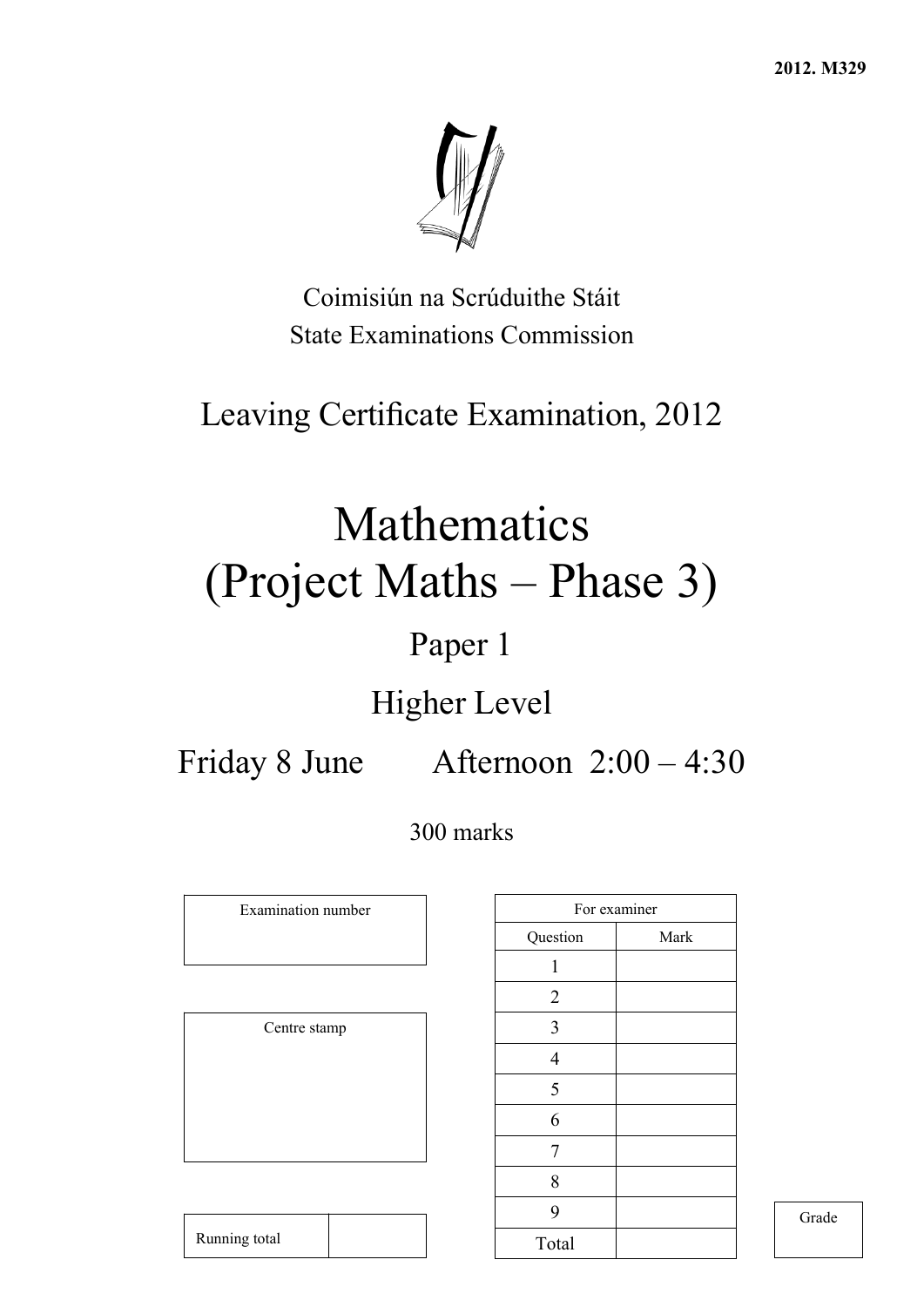### **Instructions**

|           | There are two sections in this examination paper: |           |             |
|-----------|---------------------------------------------------|-----------|-------------|
| Section A | Concepts and Skills                               | 150 marks | 6 questions |
| Section B | Contexts and Applications                         | 150 marks | 3 questions |

Answer all nine questions.

Write your answers in the spaces provided in this booklet. You will lose marks if you do not do so. There is space for extra work at the back of the booklet. You may also ask the superintendent for more paper. Label any extra work clearly with the question number and part.

The superintendent will give you a copy of the *Formulae and Tables* booklet. You must return it at the end of the examination. You are not allowed to bring your own copy into the examination.

Marks will be lost if all necessary work is not clearly shown.

Answers should include the appropriate units of measurement, where relevant.

Answers should be given in simplest form, where relevant.

Write the make and model of your calculator(s) here: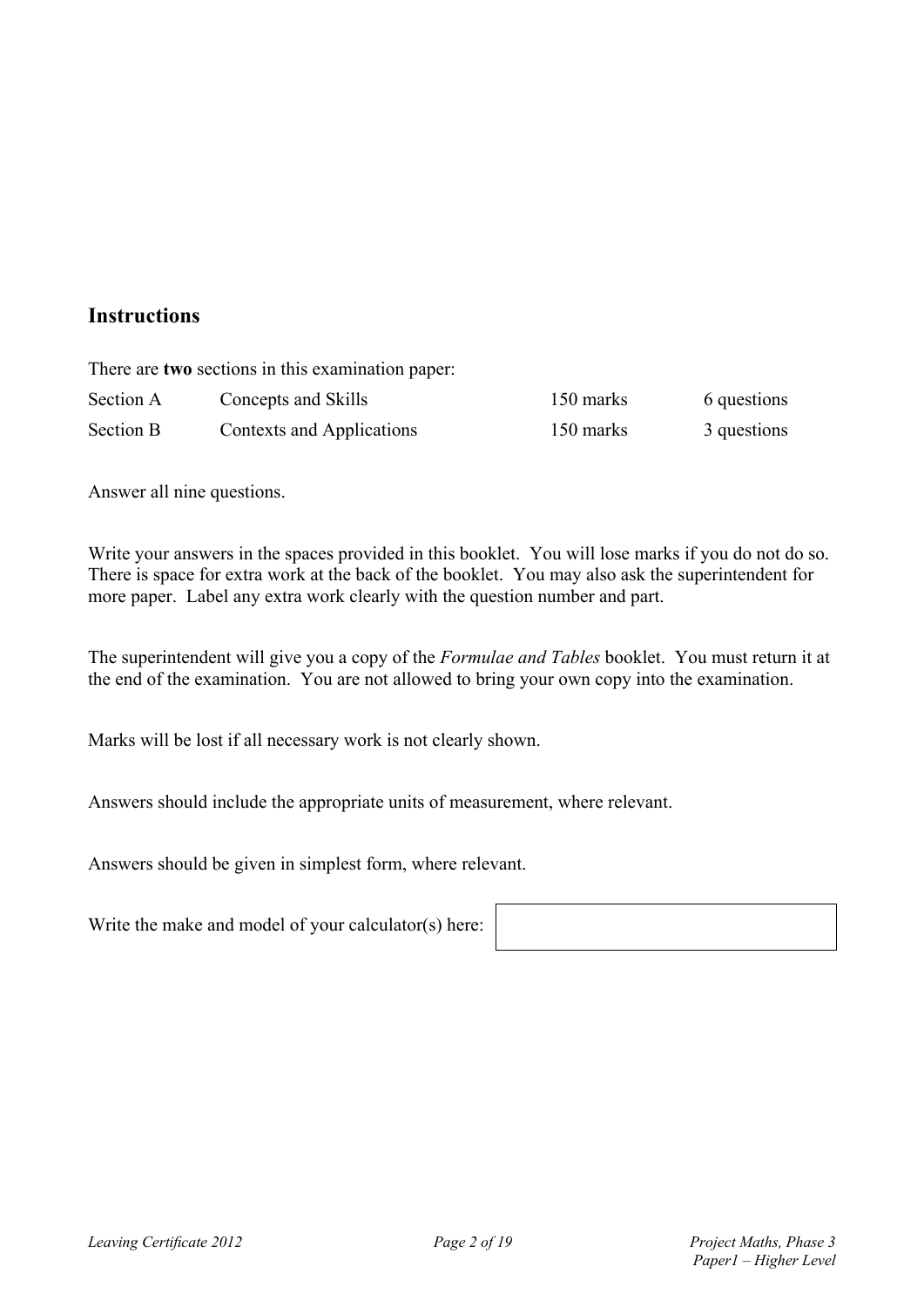**(a)** Solve the simultaneous equations:

Answer **all six** questions from this section.

$$
a2 - ab + b2 = 3
$$
  

$$
a + 2b + 1 = 0
$$

**(b)** Find the set of all real values of *x* for which  $\frac{2x-5}{2} \le \frac{5}{3}$  $3^{\circ}2$ *x*  $\frac{2x-5}{x-3} \leq \frac{5}{2}$ .



page running

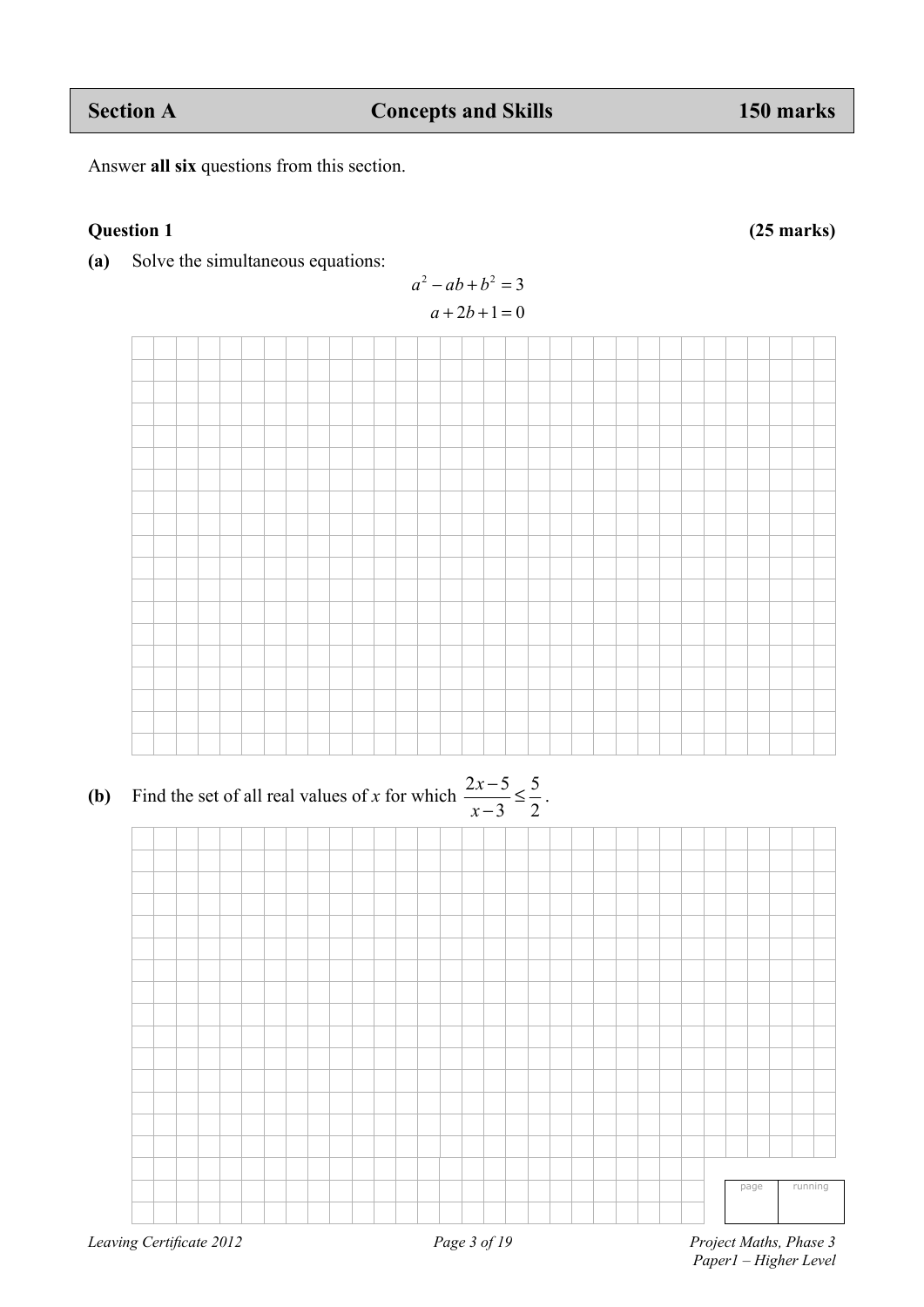### **Question 2 (25 marks)**

Let *G* be the set  $\{x + yi \mid x, y \in \mathbb{Z}, i^2 = -1\}.$ Consider the Venn diagram below.



- **(a)** There are three regions in the diagram that represent empty sets. One of these is shaded. Shade in the other two.
- **(b)** Insert each of the following numbers in its correct region on the diagram.

| $\sqrt{2}$ | $\sqrt{3}-i$   |
|------------|----------------|
| $4+3i$     | $rac{1}{2}+2i$ |

**(c)** Consider the product *ab*, where  $a \in G$  and  $b \in \mathbb{Q}$ . There is a non-empty region in the diagram where *ab* cannot be. Write the word "here" in this region.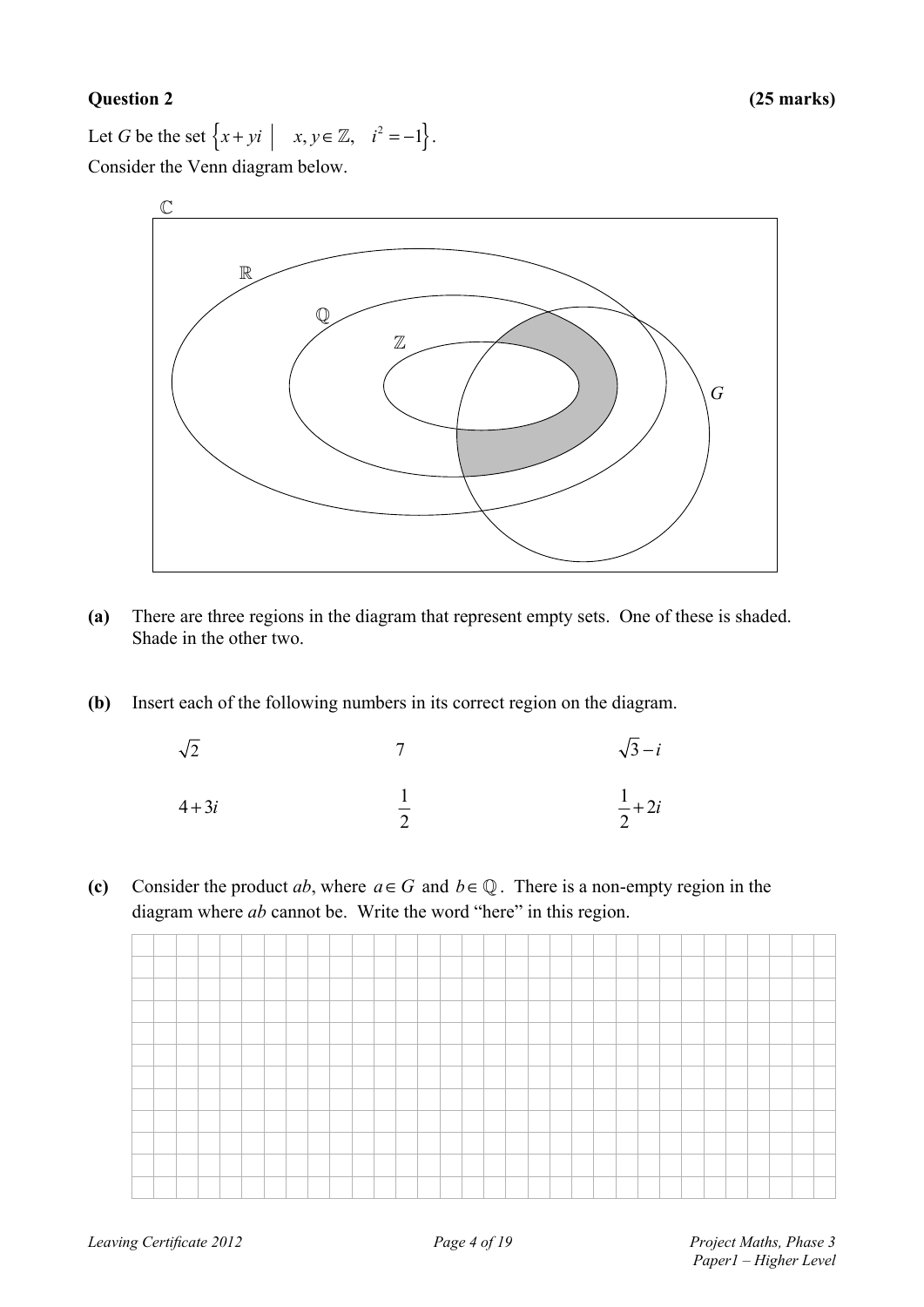The complex number *z* has modulus  $5\frac{1}{16}$  and argument  $\frac{4}{9}$  $\frac{\pi}{\pi}$ .

**(a)** Find, in polar form, the four complex fourth roots of *z*. (That is, find the four values of *w* for which  $w^4 = z$ .)

**(b)** *z* is marked on the Argand diagram below. On the same diagram, show the four answers to part **(a)**.



page running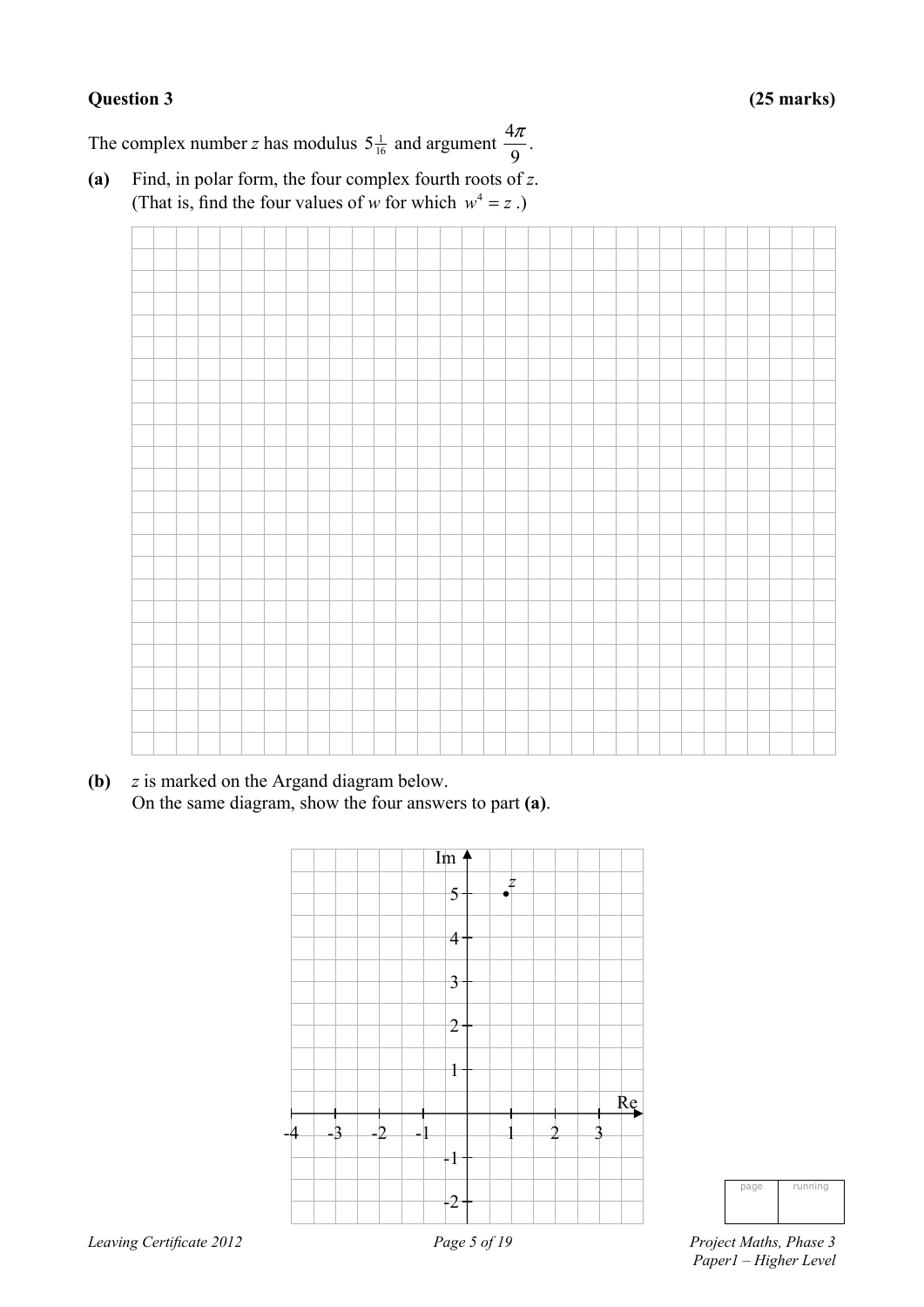### **Question 4 (25 marks)**

**(a)** Prove, by induction, the formula for the sum of the first *n* terms of a geometric series. That is, prove that, for  $r \neq 1$ :



**(b)** By writing the recurring part as an infinite geometric series, express the following number as a fraction of integers:

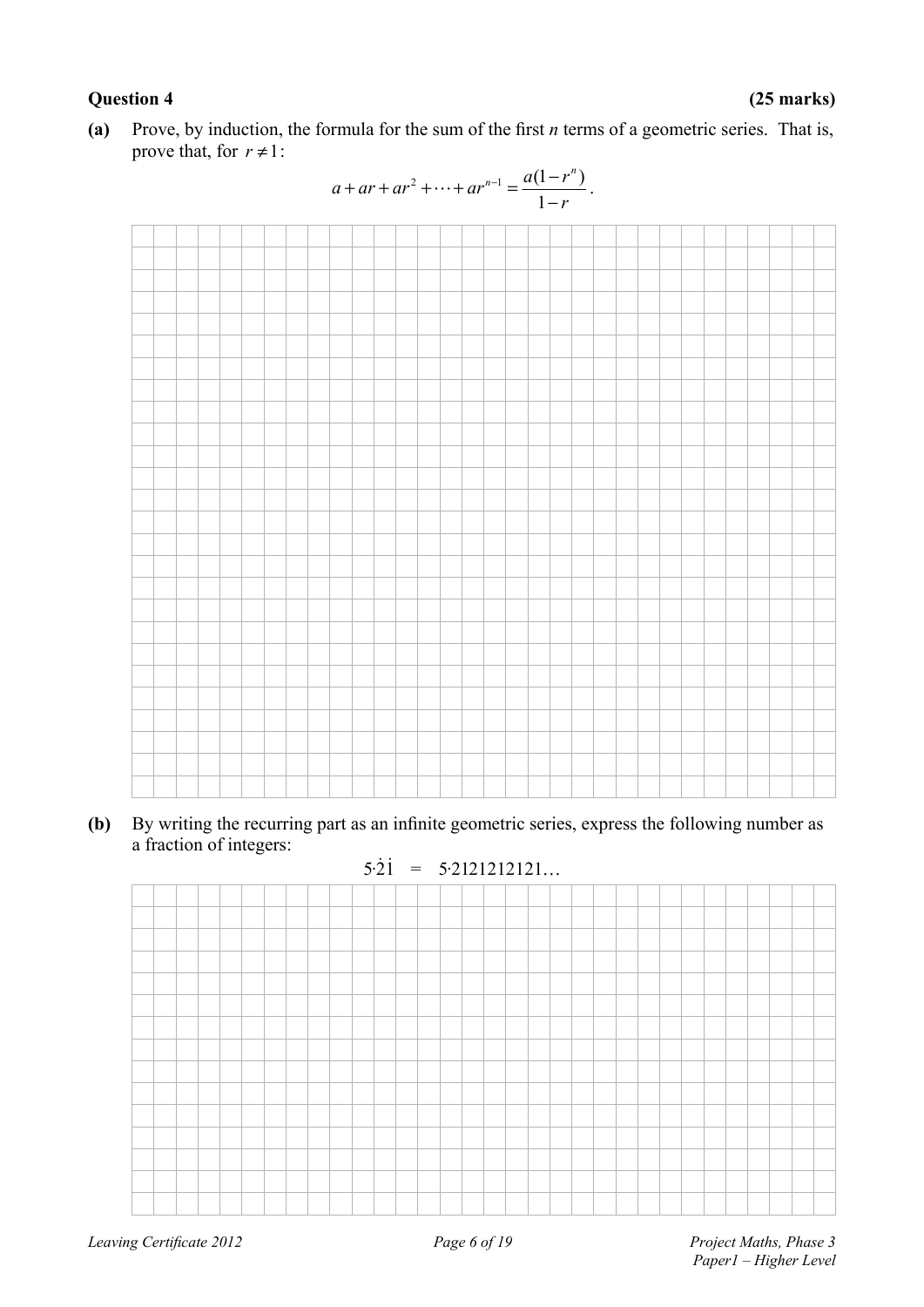### **Question 5 (25 marks)**

The functions *f* and *g* are defined for  $x \in \mathbb{R}$  as

$$
f: x \mapsto 2x^2 - 3x + 2 \quad \text{and}
$$

$$
g: x \mapsto x^2 + x + 7.
$$

**(a)** Find the co-ordinates of the two points where the curves  $y = f(x)$  and  $y = g(x)$  intersect.





**(b)** Find the area of the region enclosed between the two curves.



*There is space to continue your work on the next page.* 

| nane | running |
|------|---------|
|      |         |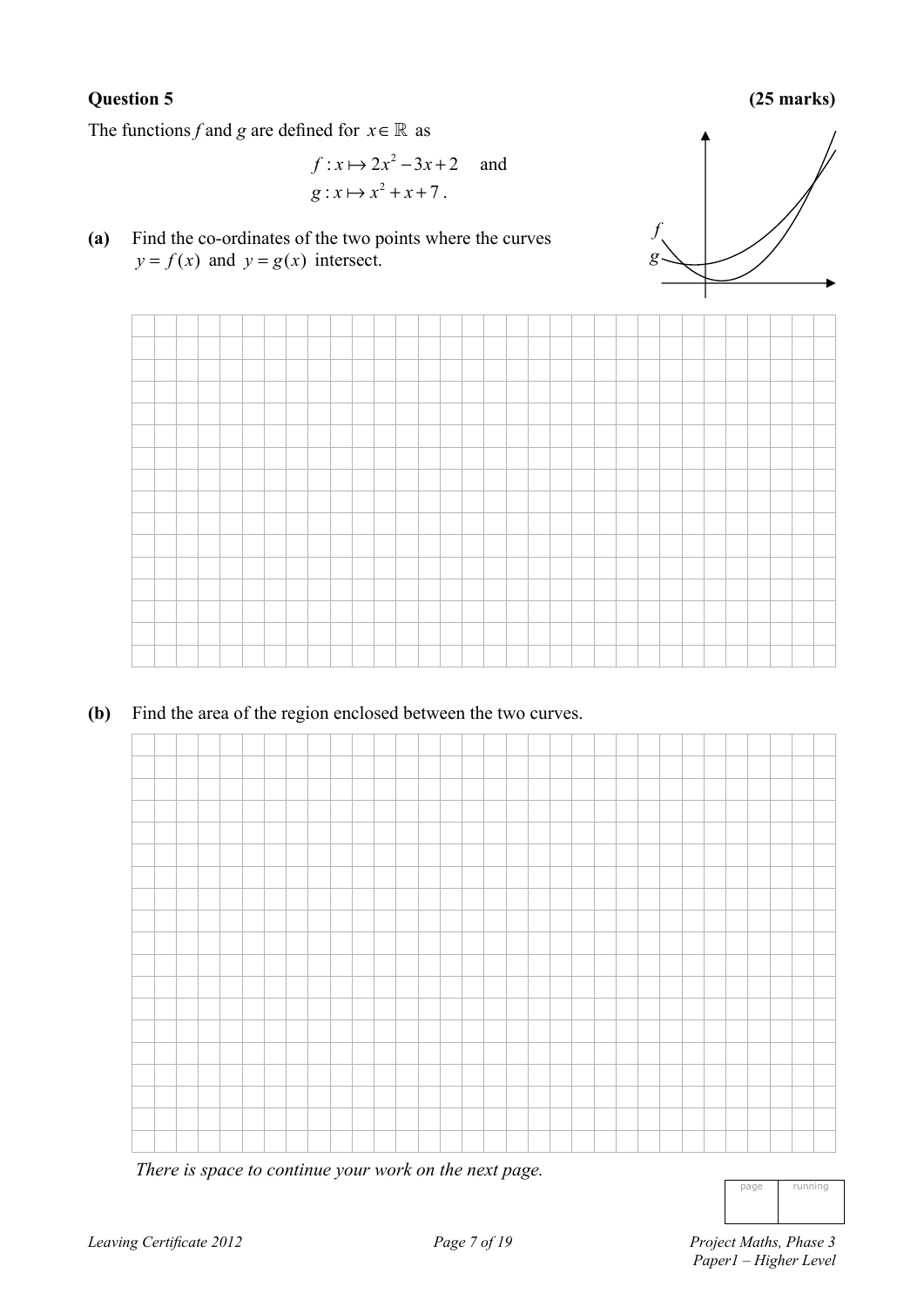### **Question 6 (25 marks)**

**(a)** Let  $f(x) = e^{-\frac{1}{2}x^2}$ .

Show that the second derivative of  $f(x)$  with respect to *x* is  $f''(x) = (x^2 - 1)$  $f''(x) = (x^2 - 1)e^{-\frac{1}{2}x^2}$ .

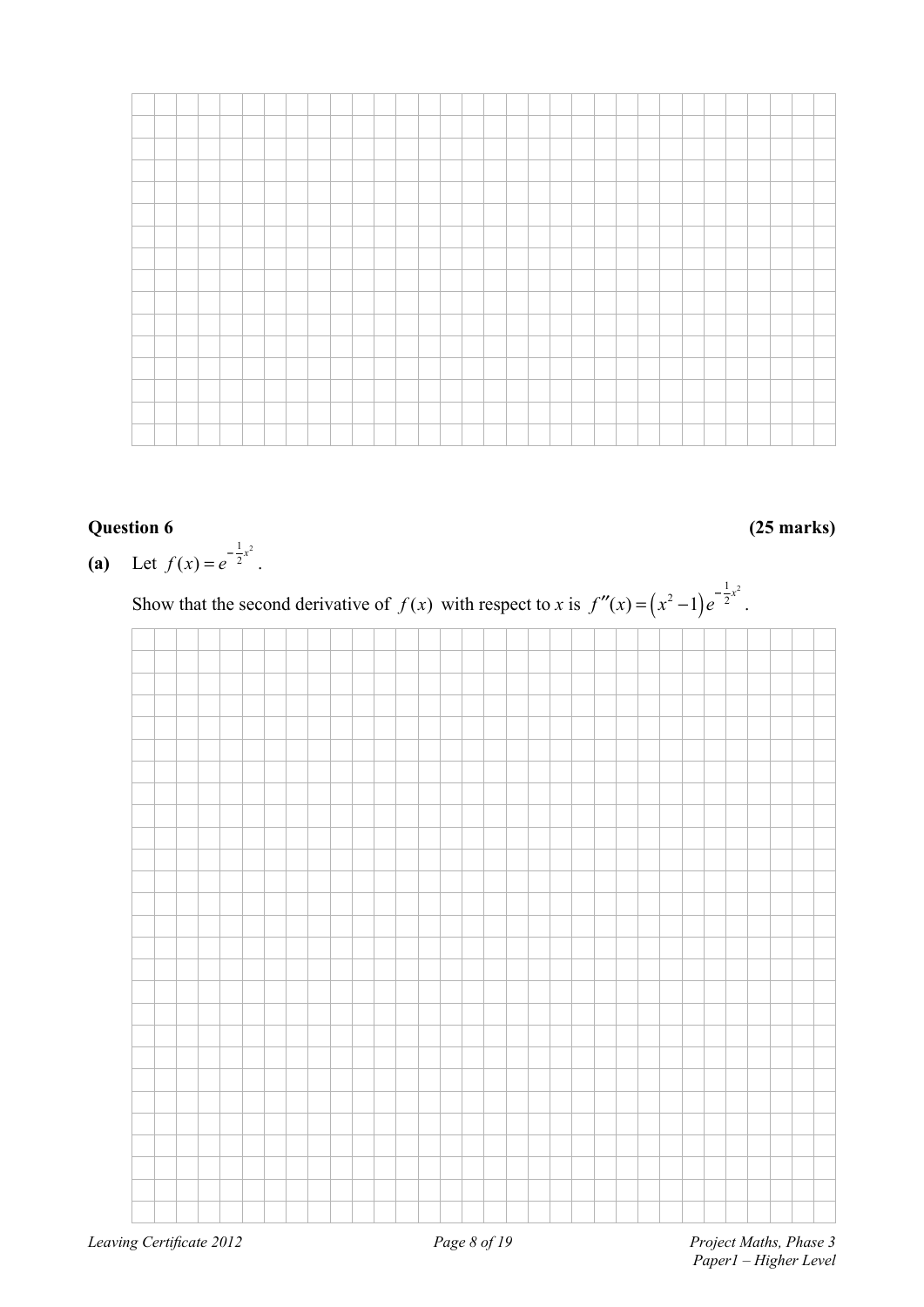**(b)** The point *P* in the first quadrant is a point of inflection of the curve  $1_{22}$  $y = e^{-\frac{1}{2}x^2}$ . Show that the tangent at *P* crosses the *x*-axis at  $(2,0)$ .





| -ne | running |
|-----|---------|
|     |         |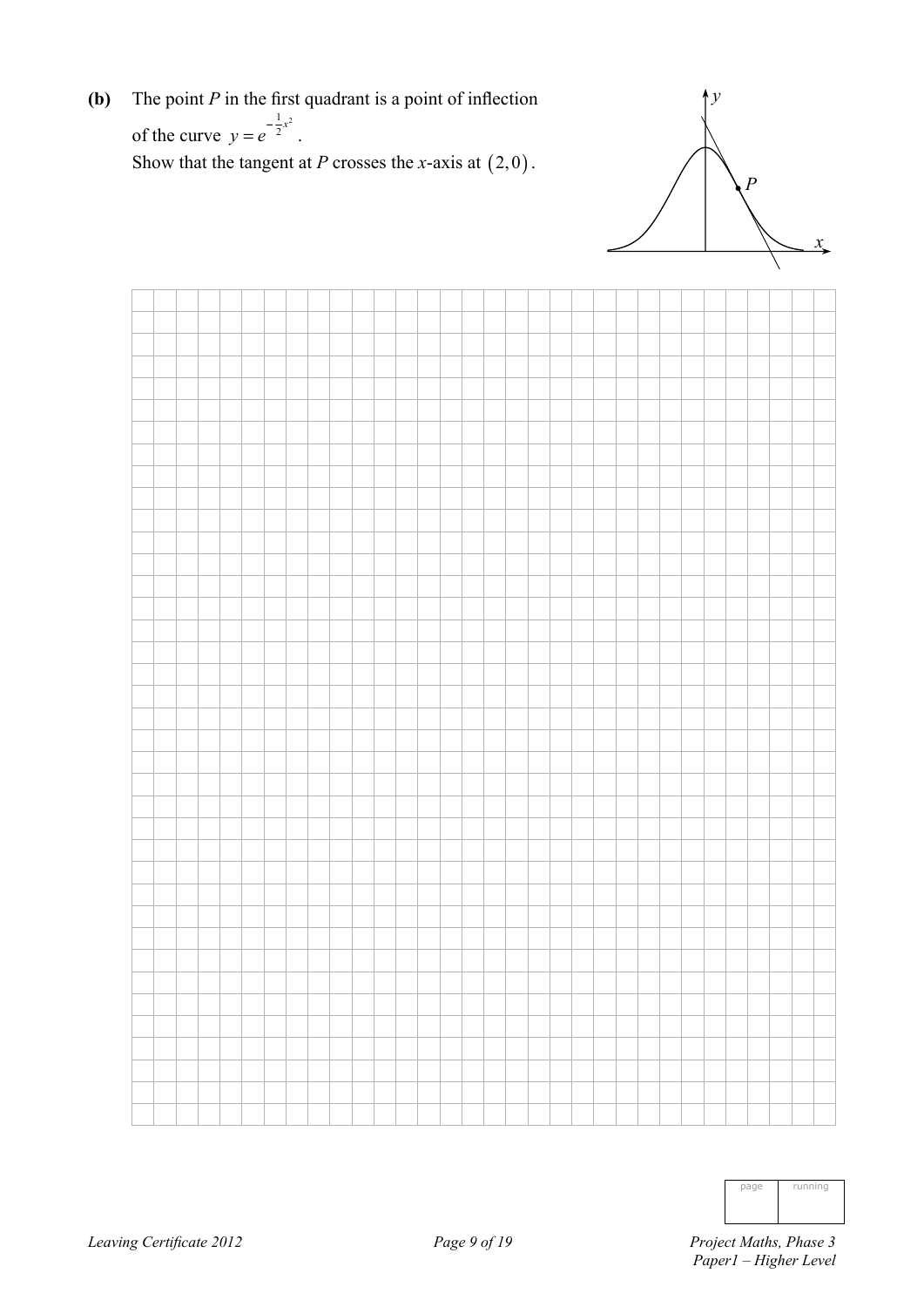Answer **all three** questions from this section.

### **Question 7 (50 marks)**

An open cylindrical tank of water has a hole near the bottom. The radius of the tank is 52 cm. The hole is a circle of radius 1 cm. The water level gradually drops as water escapes through the hole.

Over a certain 20-minute period, the height of the surface of the water is given by the formula

$$
h = \left(10 - \frac{t}{200}\right)^2
$$

where *h* is the height of the surface of the water, in cm, as measured from the centre of the hole,

and *t* is the time in seconds from a particular instant  $t = 0$ .

(a) What is the height of the surface at time  $t = 0$ ?



### **(b)** After how many seconds will the height of the surface be 64 cm?

### **(c)** Find the rate at which the **volume** of water in the tank is decreasing at the instant when the height is 64 cm.

Give your answer correct to the nearest  $\text{cm}^3$  per second.

52 cm



*h*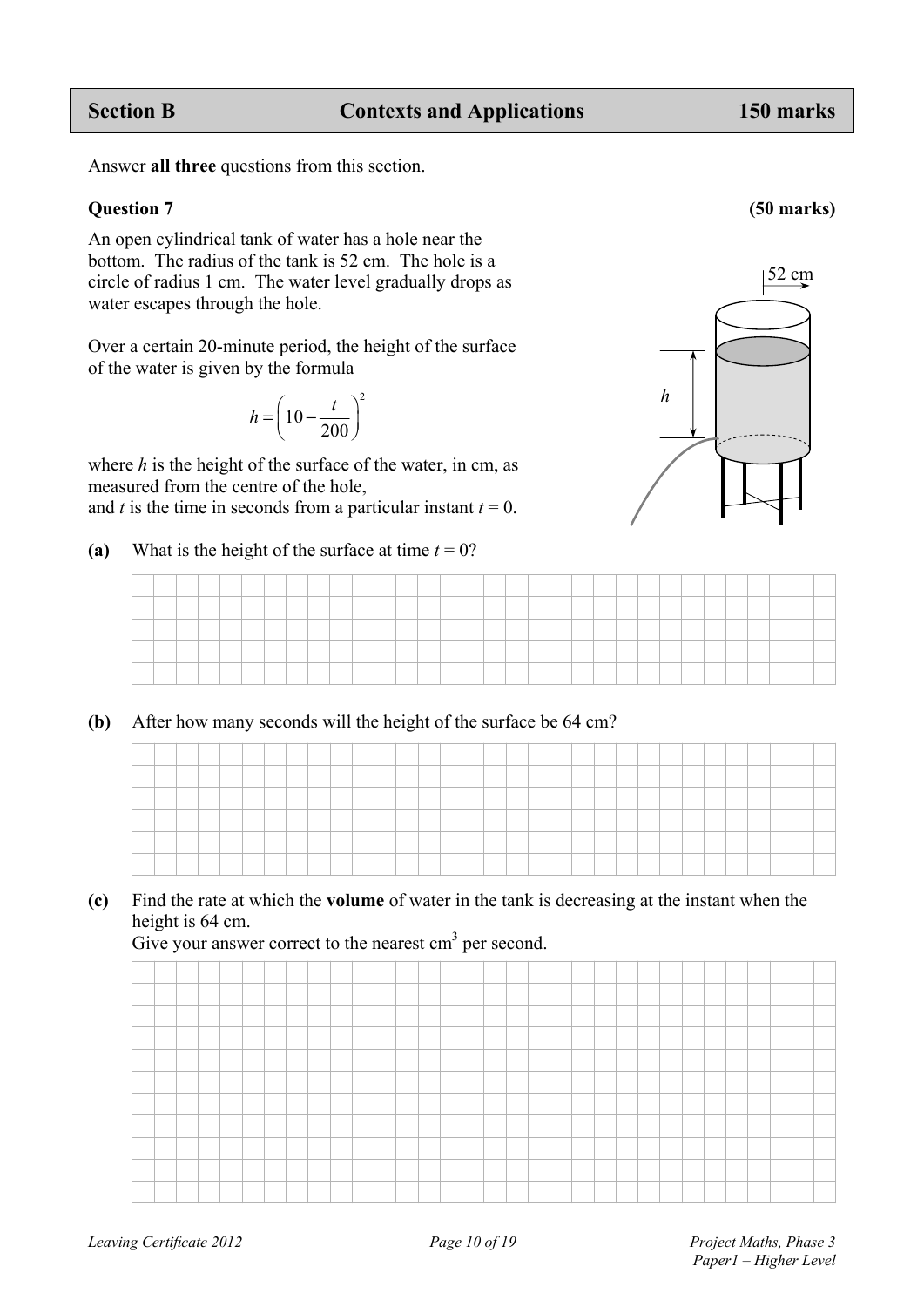**(d)** The rate at which the volume of water in the tank is decreasing is equal to the speed of the water coming out of the hole, multiplied by the area of the hole. Find the speed at which the water is coming out of the hole at the instant when the height is 64 cm.



**(e)** Show that, as *t* varies, the speed of the water coming out of the hole is a constant multiple of  $\sqrt{h}$ .



**(f)** The speed, in centimetres per second, of water coming out of a hole like this is known to be given by the formula

$$
v = c\sqrt{1962h}
$$

where *c* is a constant that depends on certain features of the hole. Find, correct to one decimal place, the value of *c* for this hole.

| Page 11 of 19 | Project Maths, Phase 3 |
|---------------|------------------------|
|               | running<br>page        |
|               |                        |
|               |                        |
|               |                        |
|               |                        |
|               |                        |
|               |                        |
|               |                        |
|               |                        |
|               |                        |
|               |                        |
|               |                        |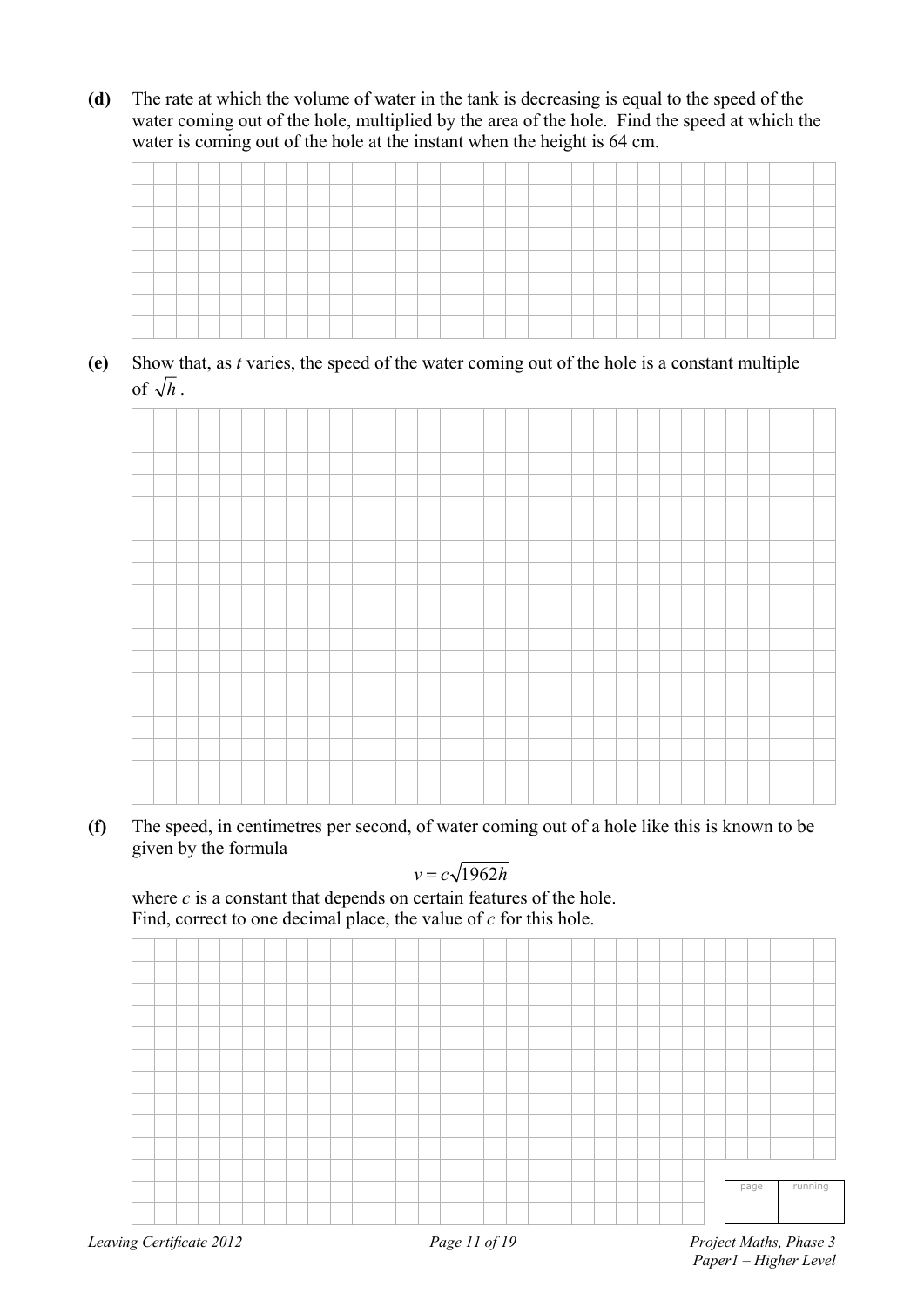A company uses waterproof paper to make disposable conical drinking cups. To make each cup, a sector *AOB* is cut from a circular piece of paper of radius 9 cm. The edges *AO* and *OB* are then joined to form the cup, as shown.

The radius of the rim of the cup is *r*, and the height of the cup is *h*.



(a) By expressing  $r^2$  in terms of *h*, show that the capacity of the cup, in cm<sup>3</sup>, is given by the formula

$$
V=\frac{\pi}{3}h\left(81-h^2\right).
$$

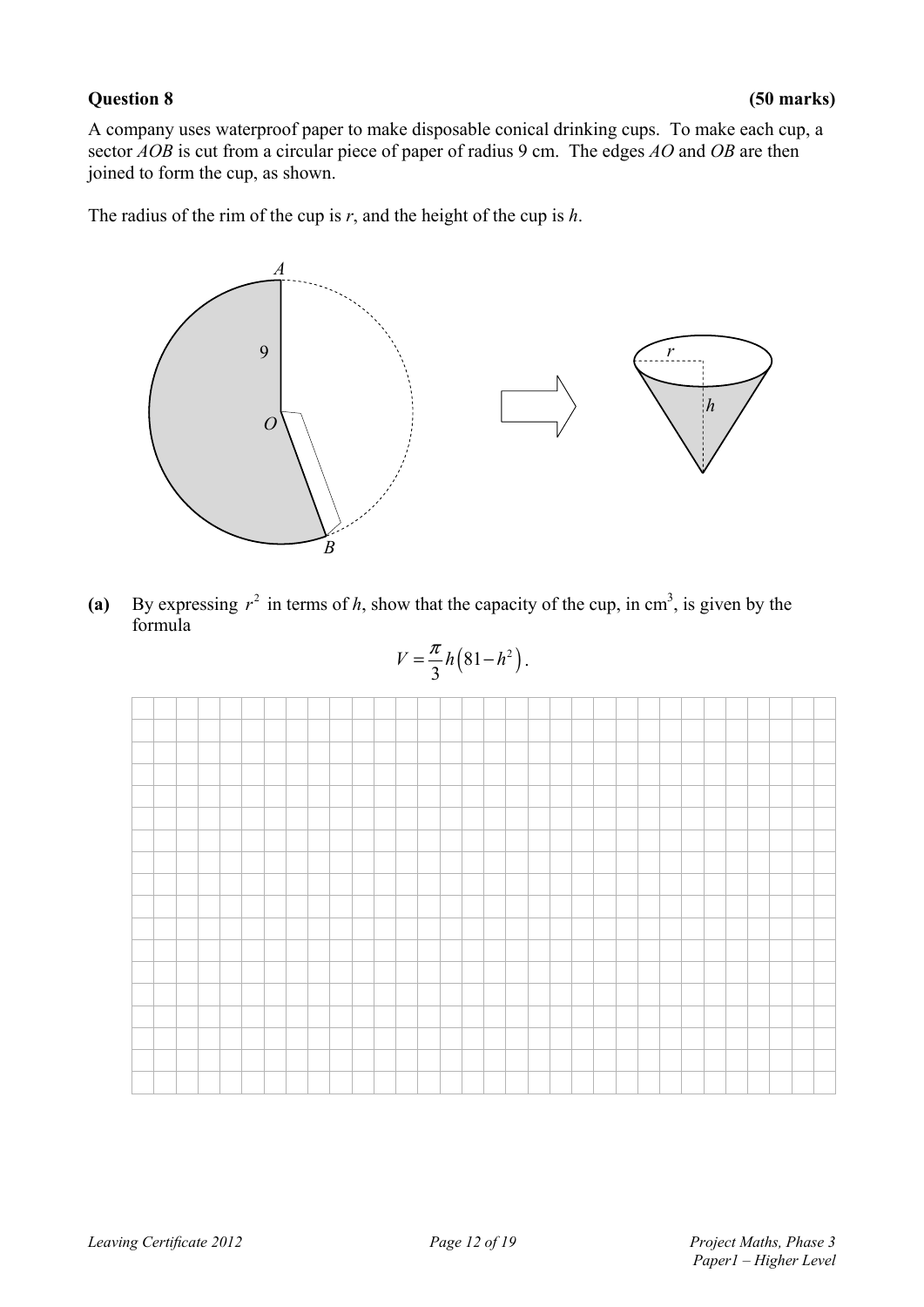**(b)** There are two positive values of *h* for which the capacity of the cup is  $\frac{154}{2}$  $\frac{\pi}{\pi}$ .

|  |  |  |  |  |  |  | Give the non-integer value correct to two decimal places. |  |  |  |  |  |  |  |  |
|--|--|--|--|--|--|--|-----------------------------------------------------------|--|--|--|--|--|--|--|--|
|  |  |  |  |  |  |  |                                                           |  |  |  |  |  |  |  |  |
|  |  |  |  |  |  |  |                                                           |  |  |  |  |  |  |  |  |
|  |  |  |  |  |  |  |                                                           |  |  |  |  |  |  |  |  |
|  |  |  |  |  |  |  |                                                           |  |  |  |  |  |  |  |  |
|  |  |  |  |  |  |  |                                                           |  |  |  |  |  |  |  |  |
|  |  |  |  |  |  |  |                                                           |  |  |  |  |  |  |  |  |
|  |  |  |  |  |  |  |                                                           |  |  |  |  |  |  |  |  |
|  |  |  |  |  |  |  |                                                           |  |  |  |  |  |  |  |  |
|  |  |  |  |  |  |  |                                                           |  |  |  |  |  |  |  |  |
|  |  |  |  |  |  |  |                                                           |  |  |  |  |  |  |  |  |
|  |  |  |  |  |  |  |                                                           |  |  |  |  |  |  |  |  |
|  |  |  |  |  |  |  |                                                           |  |  |  |  |  |  |  |  |
|  |  |  |  |  |  |  |                                                           |  |  |  |  |  |  |  |  |
|  |  |  |  |  |  |  |                                                           |  |  |  |  |  |  |  |  |
|  |  |  |  |  |  |  |                                                           |  |  |  |  |  |  |  |  |
|  |  |  |  |  |  |  |                                                           |  |  |  |  |  |  |  |  |
|  |  |  |  |  |  |  |                                                           |  |  |  |  |  |  |  |  |
|  |  |  |  |  |  |  |                                                           |  |  |  |  |  |  |  |  |
|  |  |  |  |  |  |  |                                                           |  |  |  |  |  |  |  |  |
|  |  |  |  |  |  |  |                                                           |  |  |  |  |  |  |  |  |
|  |  |  |  |  |  |  |                                                           |  |  |  |  |  |  |  |  |
|  |  |  |  |  |  |  |                                                           |  |  |  |  |  |  |  |  |
|  |  |  |  |  |  |  |                                                           |  |  |  |  |  |  |  |  |
|  |  |  |  |  |  |  |                                                           |  |  |  |  |  |  |  |  |
|  |  |  |  |  |  |  |                                                           |  |  |  |  |  |  |  |  |
|  |  |  |  |  |  |  |                                                           |  |  |  |  |  |  |  |  |
|  |  |  |  |  |  |  |                                                           |  |  |  |  |  |  |  |  |
|  |  |  |  |  |  |  |                                                           |  |  |  |  |  |  |  |  |
|  |  |  |  |  |  |  |                                                           |  |  |  |  |  |  |  |  |
|  |  |  |  |  |  |  |                                                           |  |  |  |  |  |  |  |  |
|  |  |  |  |  |  |  |                                                           |  |  |  |  |  |  |  |  |
|  |  |  |  |  |  |  |                                                           |  |  |  |  |  |  |  |  |
|  |  |  |  |  |  |  |                                                           |  |  |  |  |  |  |  |  |
|  |  |  |  |  |  |  |                                                           |  |  |  |  |  |  |  |  |
|  |  |  |  |  |  |  |                                                           |  |  |  |  |  |  |  |  |
|  |  |  |  |  |  |  |                                                           |  |  |  |  |  |  |  |  |
|  |  |  |  |  |  |  |                                                           |  |  |  |  |  |  |  |  |
|  |  |  |  |  |  |  |                                                           |  |  |  |  |  |  |  |  |
|  |  |  |  |  |  |  |                                                           |  |  |  |  |  |  |  |  |
|  |  |  |  |  |  |  |                                                           |  |  |  |  |  |  |  |  |
|  |  |  |  |  |  |  |                                                           |  |  |  |  |  |  |  |  |
|  |  |  |  |  |  |  |                                                           |  |  |  |  |  |  |  |  |
|  |  |  |  |  |  |  |                                                           |  |  |  |  |  |  |  |  |
|  |  |  |  |  |  |  |                                                           |  |  |  |  |  |  |  |  |
|  |  |  |  |  |  |  |                                                           |  |  |  |  |  |  |  |  |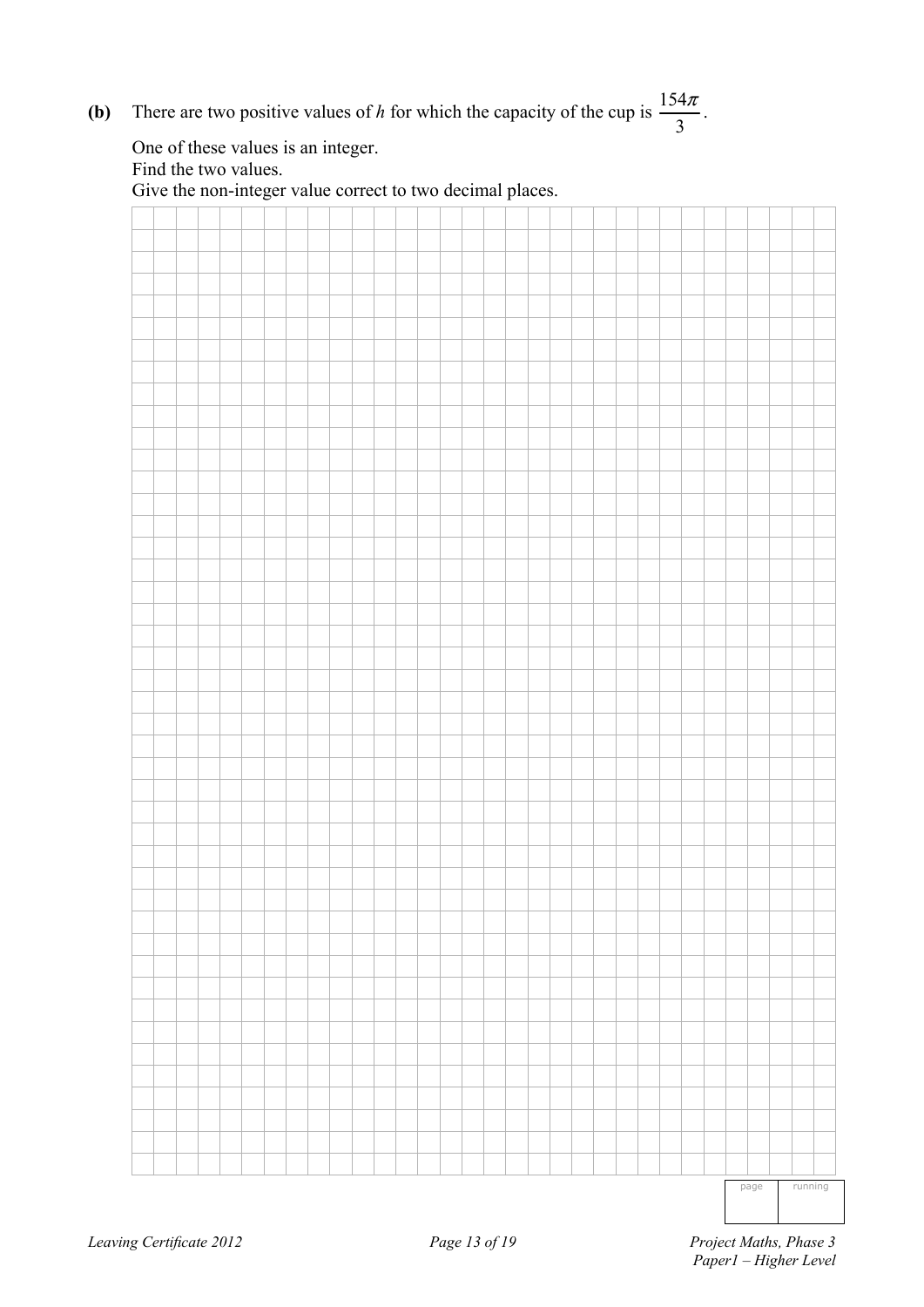(c) Find the maximum possible volume of the cup, correct to the nearest  $\text{cm}^3$ .

**(d)** Complete the table below to show the radius, height, and capacity of each of the cups involved in parts **(b)** and **(c)** above.

In each case, give the radius and height correct to two decimal places.

|                | cups in part $(b)$                          |                                             | cup in part $(c)$ |
|----------------|---------------------------------------------|---------------------------------------------|-------------------|
| radius $(r)$   |                                             |                                             |                   |
| height $(h)$   |                                             |                                             |                   |
| capacity $(V)$ | $\frac{154\pi}{2} \approx 161 \text{ cm}^3$ | $\frac{154\pi}{2} \approx 161 \text{ cm}^3$ |                   |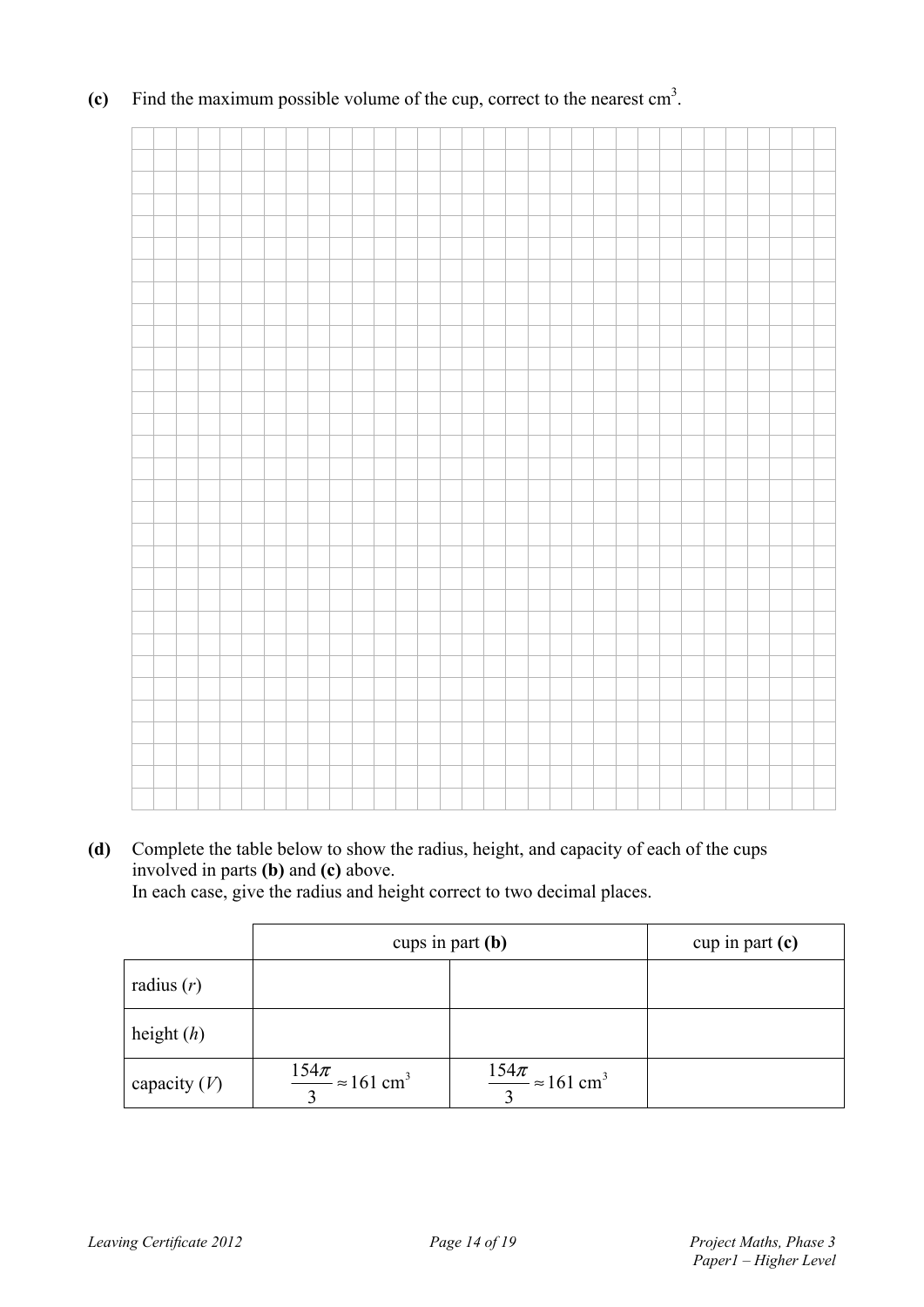**(e)** In practice, which one of the three cups above is the most reasonable shape for a conical cup? Give a reason for your answer.

| ______ |  |  |  |  |  |  |  |         |  |  |  |  |  |  |  |  |
|--------|--|--|--|--|--|--|--|---------|--|--|--|--|--|--|--|--|
|        |  |  |  |  |  |  |  |         |  |  |  |  |  |  |  |  |
|        |  |  |  |  |  |  |  |         |  |  |  |  |  |  |  |  |
|        |  |  |  |  |  |  |  |         |  |  |  |  |  |  |  |  |
|        |  |  |  |  |  |  |  |         |  |  |  |  |  |  |  |  |
|        |  |  |  |  |  |  |  | _______ |  |  |  |  |  |  |  |  |

**(f)** For the cup you have chosen in part **(e)**, find the measure of the angle *AOB* that must be cut from the circular disc in order to make the cup. Give your answer in degrees, correct to the nearest degree.



page running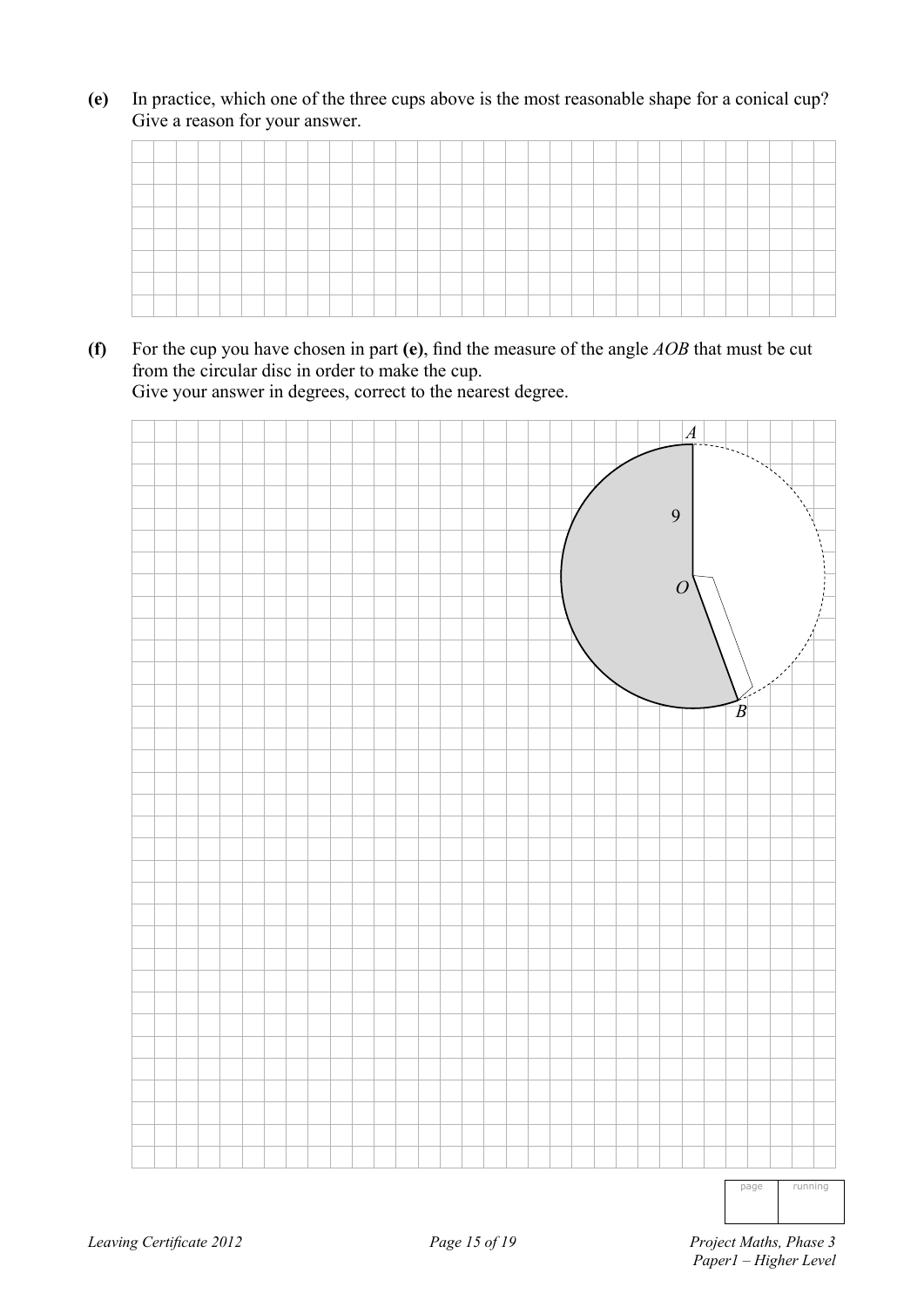### **Question 9 (50 marks)**

The *atmospheric pressure* is the pressure exerted by the air in the earth's atmosphere. It can be measured in kilopascals (kPa). The average atmospheric pressure varies with altitude: the higher up you go, the lower the pressure is.

Some students are investigating this variation in pressure, using some data that they found on the internet. They have information about the average pressure at various altitudes.

Six of the entries in the data set are as shown in the table below:

| altitude (km)    |       |      |     |           |      |      |
|------------------|-------|------|-----|-----------|------|------|
| pressure $(kPa)$ | 101.3 | QQ.Q | 70. | 70.7<br>v | 01.0 | 54۰( |

By looking at the pattern, the students are trying to find a suitable model to match the data.

- **(a)** Hannah suggests that this is approximately a geometric sequence. She says she can match the data fairly well by taking the first term as  $101.3$  and the common ratio as  $0.883$ .
	- **(i)** Complete the table below to show the values given by Hannah's model, correct to one decimal place.

| altitude (km)  |       |  |  |
|----------------|-------|--|--|
| pressure (kPa) | 101.3 |  |  |

**(ii)** By considering the percentage errors in the above values, insert an appropriate number to complete the statement below.

"Hannah's model is accurate to within  $\%$ ."

**(b)** Thomas suggests modelling the data with the following exponential function:

 $p = 101.3 \times e^{-0.1244h}$ 

where *p* is the pressure in kilopascals, and *h* is the altitude in kilometres.

**(i)** Taking any **one** value other than 0 for the altitude, verify that the pressure given by Thomas's model and the pressure given by Hannah's model differ by less than 0·01 kPa.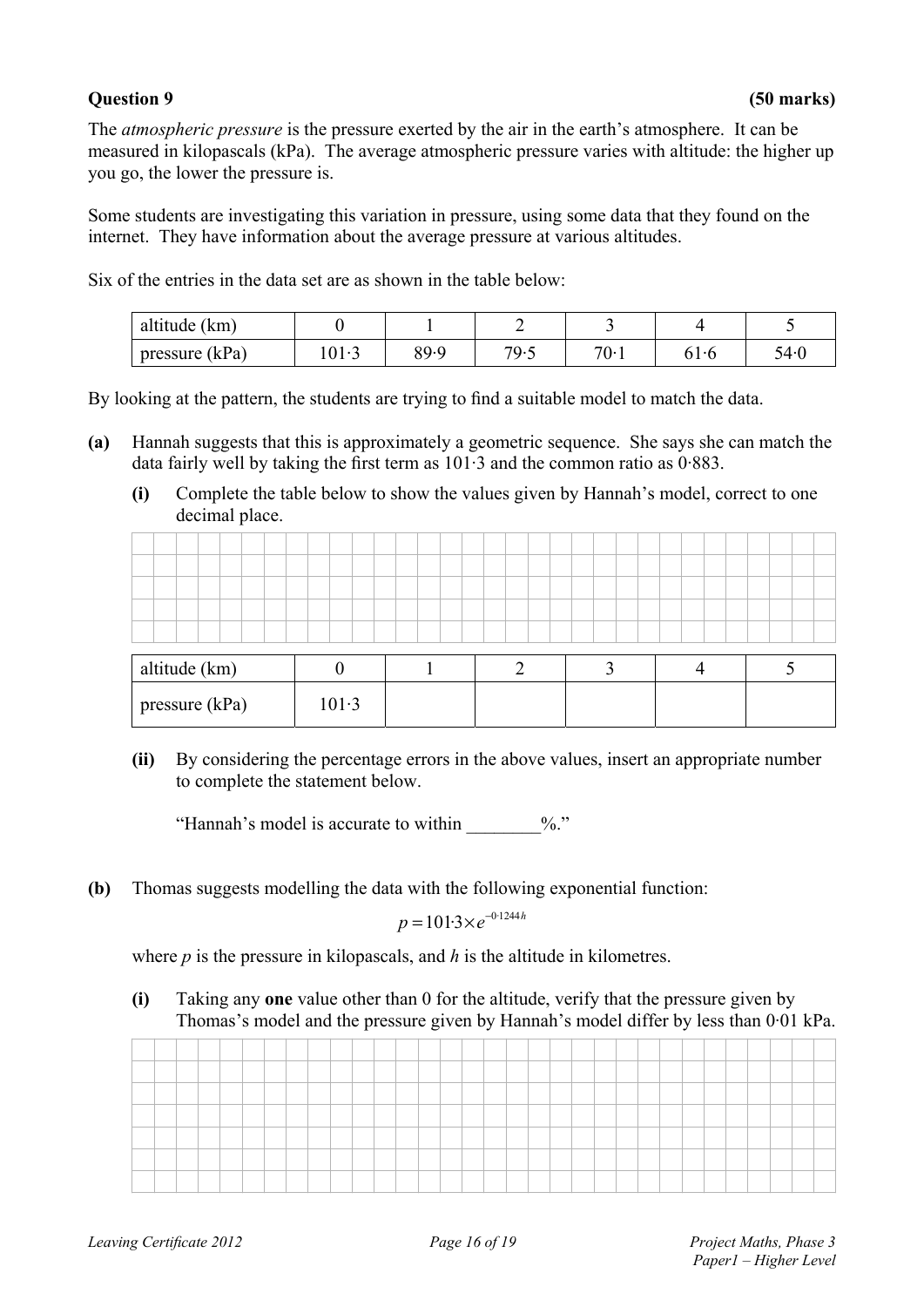**(ii)** Explain how Thomas might have arrived at the value of the constant 0·1244 in his model.

**(c)** Hannah's model is *discrete*, while Thomas's is *continuous*. **(i)** Explain what this means.

**(ii)** State one advantage of a continuous model over a discrete one.

**(d)** Use Thomas's model to estimate the atmospheric pressure at the altitude of the top of Mount Everest: 8848 metres.

|  |  |  |  |  |  |  |  |  |  |  |  |  |  |  | the company of the company of the company of the company of the company of the company of |  |
|--|--|--|--|--|--|--|--|--|--|--|--|--|--|--|-------------------------------------------------------------------------------------------|--|

page running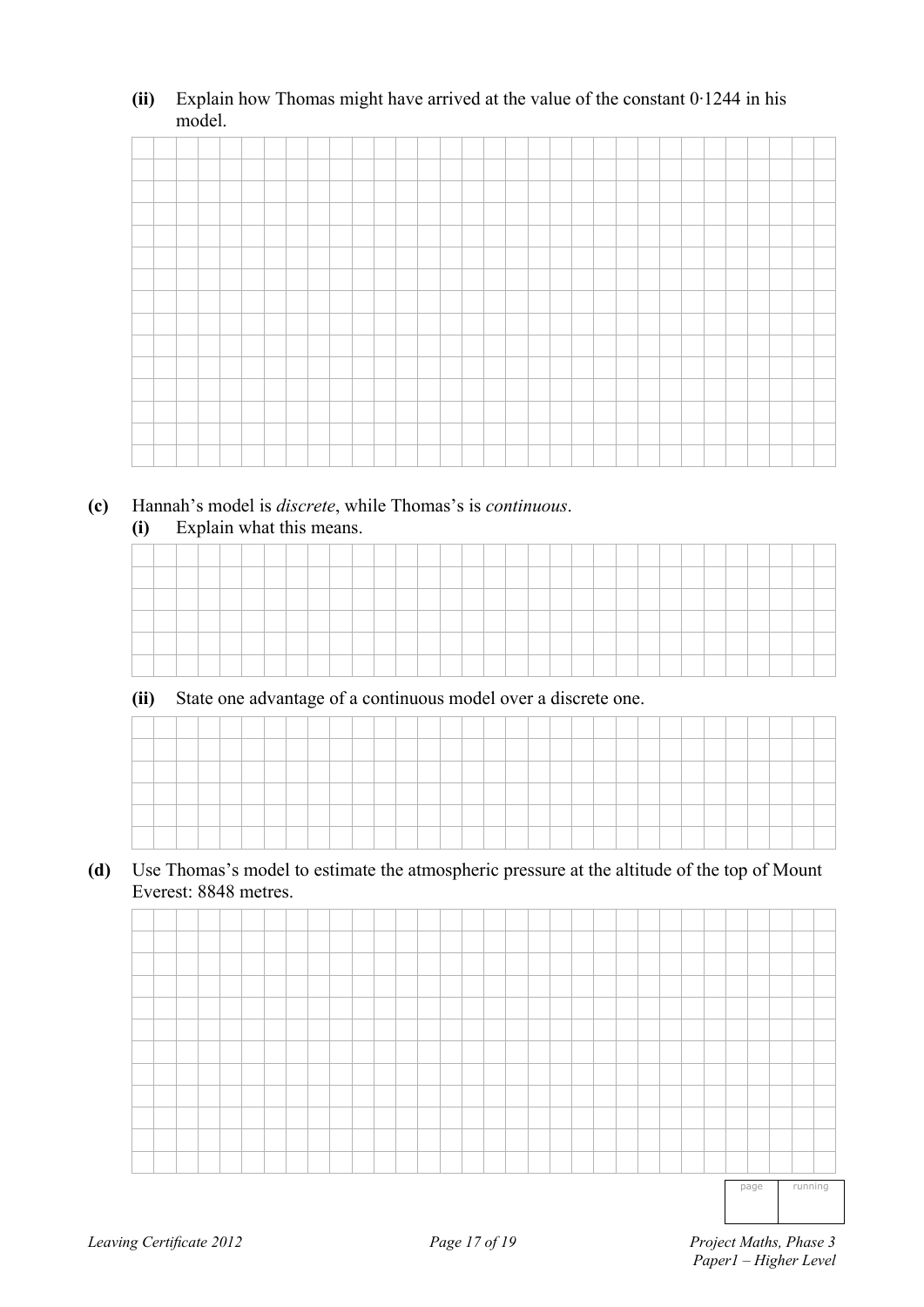**(e)** Using Thomas's model, find an estimate for the altitude at which the atmospheric pressure is half of its value at sea level (altitude 0 km).

**(f)** People sometimes experience a sensation in their ears when the pressure changes. This can happen when travelling in a fast lift in a tall building. Experiments indicate that many people feel such a sensation if the pressure changes rapidly by 1 kilopascal or more. Suppose that such a person steps into a lift that is close to sea level. Taking a suitable approximation for the distance between two floors, estimate the number of floors that the person would need to travel in order to feel this sensation.

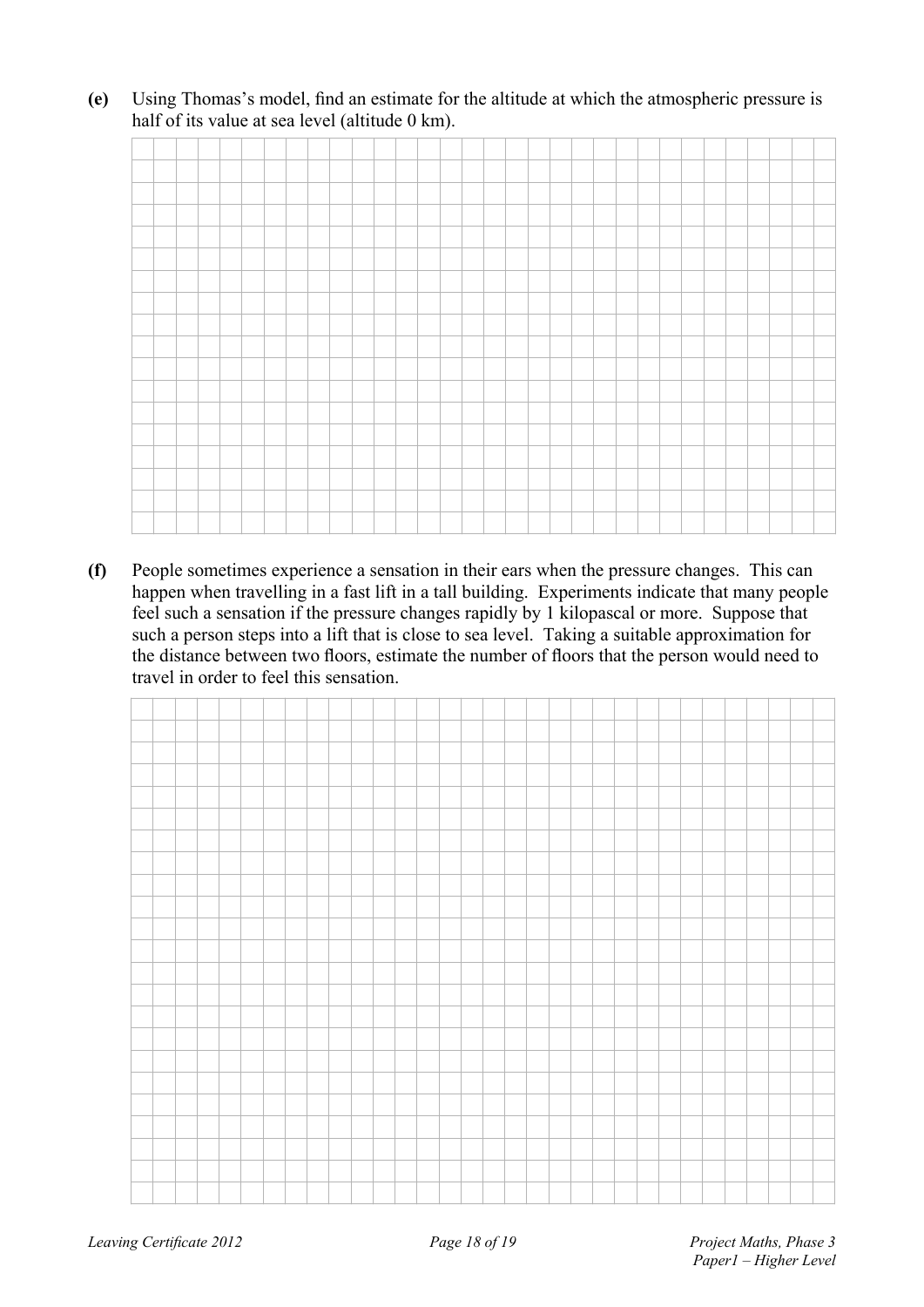### You may use this page for extra work.

|  |  |  |  |  |  |  |  |  |  |  |  |  |  |  | page | running |
|--|--|--|--|--|--|--|--|--|--|--|--|--|--|--|------|---------|
|  |  |  |  |  |  |  |  |  |  |  |  |  |  |  |      |         |
|  |  |  |  |  |  |  |  |  |  |  |  |  |  |  |      |         |